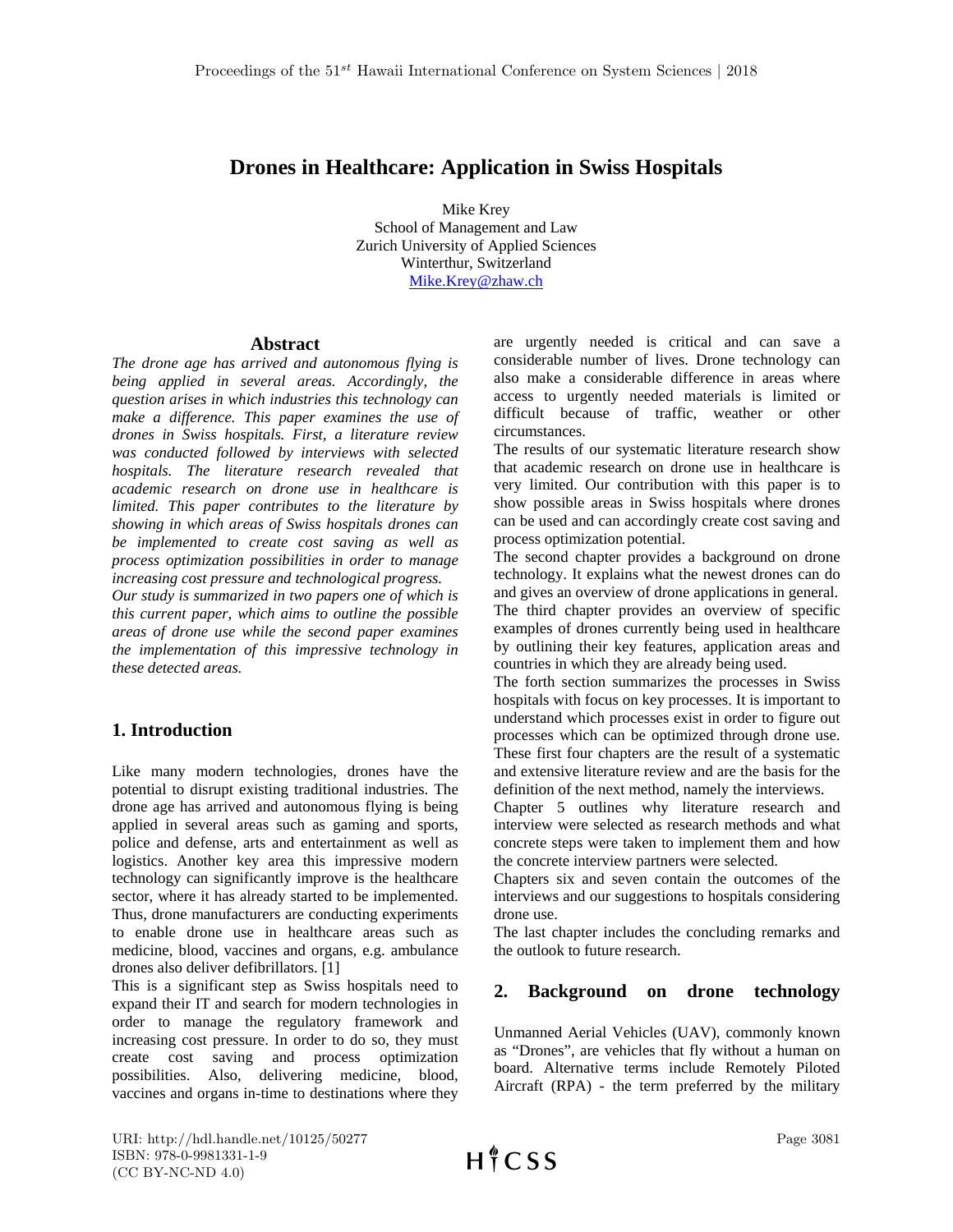authorities - as well as Unmanned Aircraft (UA), Remotely Piloted Vehicle (RPV) and Remotely Operated Aircraft (ROA). Unmanned Aircraft System (UAS) is the system including a UAV, a controller on the ground as well as a communication system between these two components. [2] In this paper, we use the terms Drone, UAV and UAS interchangeably. Drones are available in numerous sizes and configurations. They can operate under distant control by a human or autonomously by onboard computers. [3] They are powered by electricity, gas, turbines or hybrid power while lithium batteries are continuously improving to enable longer flights with one single charge. Efficiency and communication is empowered by usage of global positioning systems (GPS), mobile applications, onboard camera(s) and other composite materials. [3, 4]

While developed and initially used by militaries, UAVs have the potential to disrupt several industries ranging from gaming and sports to police and defense, as well as arts and entertainment, logistics, search and rescue and healthcare. [5, 6] Drone applications in the latter are relatively young but research and development and test flights are rapidly expanding. The next section provides a review of the most recent examples of drone use in the healthcare sector.

Although their use promises significant life- and costsaving innovations, drones also have to overcome regulations and concerns related to safety, security, criminal use and privacy misuse [7]. This includes concerns about photographing using drones and packages being stolen, for instance through the shooting down of drones, flight over private ground and risk of collision in the air. The United States is one of the countries with the most restrictive drone regulation, while developing countries such as Rwanda are less restrictive as the UAVs have the potential to be of significant use in saving lives especially in areas where traditional transportation reaches it limits. [8] In Switzerland, a Federal Office of Civil Aviation (FOCA) issued license is required for over 30kg while under 30kg, a drone license is only required for flights over masses or without direct eye contact [9].

# **3. Review of drone usage in healthcare**

The leading drone manufacturers are conducting experiments to enable drone use in healthcare delivery such as medicine, blood, vaccines and organs. Ambulance drones also deliver defibrillators. [1]

In mid-March 2017, Matternet, Swiss Post and the Ticino EOC hospital group launched a project to use drones to regularly transport laboratory samples autonomously between two hospitals in Lugano. The

Federal Office for Civil Aviation (FOCA) has approved the project. In early 2017 test flights were completed successfully using M2 quadcopters, the very latest technology from Matternet. Further testing will be performed in summer 2017. Once the drone meets all the stringent criteria, independent drone flights will become ordinary, which is expected to occur in 2018. [10, 1] Matternet's M2 quadcopter can carry up to two kilograms, has a speed of 36 kilometers per hour and a maximum range of 20 kilometers with one kilogram on a single battery charge. Safety is ensured by the installed duplicates of the autopilot and other key sensors. A parachute will automatically deploy in the event of an emergency. The technology is certified by principal aviation authorities around the world such as National Aeronautics and Space Administration (NASA) and FOCA. [11, 12]

Nevada based UAV start-up Flirtey performed the first Federal Aviation Administration (FAA)-sanctioned drone delivery of medical supplies to a health clinic in rural Virginia, with the help of its partner, the University of Nevada at Reno. This delivery raises hopes that drones can transport supplies without issues, even in inhabited places. Flirtey drones have also transported items in the Nevada, Australia and New Zealand. [13]

In May 2016, Ehang and Lung Biotechnology PBC agreed to collaborate for fifteen years to optimize the Ehang 184, the first autonomous human transporting drone in the world, for organ deliveries. Every year, thousands of people die while waiting for organ transplants. This remarkable innovation in organ transport could save tens of thousands of lives. [14]

Zipline, a San Francisco based Drone start-up, and UPS are cooperating to create an autonomous drone network in Rwanda to deliver vaccines, blood and medical supplies to clinics in remote places. This project enables delivery of items to 12 million people in 30 minutes. Zipline and UPS are intending to remain partners to implement this idea in other countries. [15, 16] The drones can carry 3 pounds and have a speed of 100 km per hour. They do not land on these missions but rather drop cargo using paper parachutes. [17]

Table 1 outlines the key features of drones currently used in healthcare.

**Table 1. Key features of drones in healthcare**

| Drone                  | Key features                      |
|------------------------|-----------------------------------|
| Matternet              | Payload 2 kg, speed 36km/h, range |
| M <sub>2</sub> [12, 1] | 20km                              |
| Flirtey [13,           | Payload 2.5kg, speed 2km in less  |
| 18, 19]                | than 5minutes, range 30km         |
| Ehang184               | Payload 100kg, speed 60km/h,      |
| [20]                   | duration above sea level 25min,   |
|                        | 100% with green technology,       |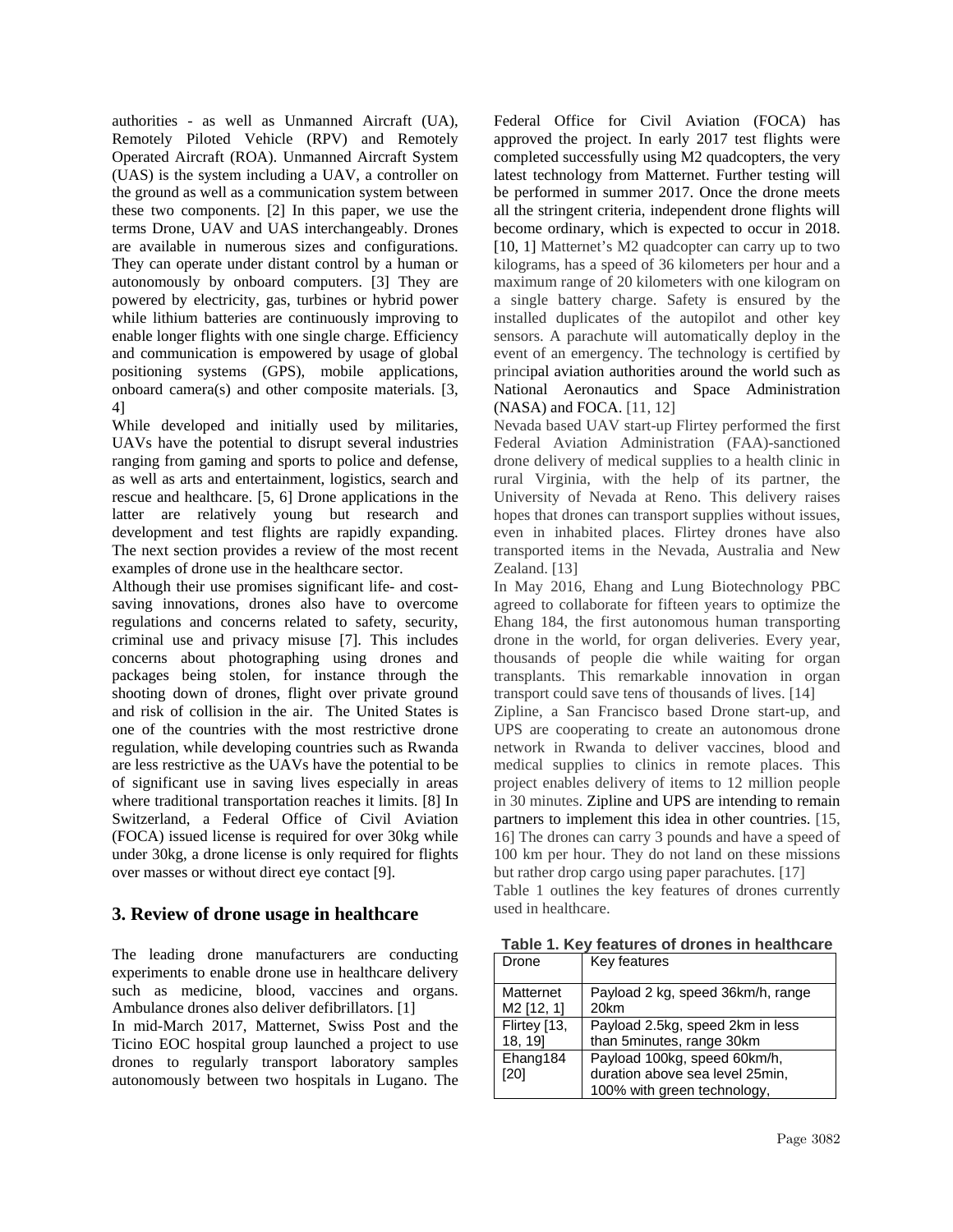|                                       | powered by electricity only                 |
|---------------------------------------|---------------------------------------------|
| Zipline [15,<br>16, 17]               | Payload 1.5kg, speed 100km/h, range<br>70km |
| TU Delft<br>ambulance<br>drone $[21]$ | Payload 4kg, speed100km/h, range<br>12km    |
| Google<br>Drones<br>[22, 23]          | Payload 2.3kg,                              |
| Vavu<br>Drones<br>24                  | Payload 2kg, range 60km                     |

A prototype ambulance drone was created at TU Delft in the Netherlands, with a defibrillator and integrated video capability. In the event of an emergency, the drone should reach the emergency spot and the person close to the patient would get instructions on how to act until the emergency stuff reach the person in need. [21] While traditional services need 10 minutes for 4.6 square miles, this technology can fly the same distance in only one minute. This innovation therefore has significant potential to increase survival rate of cardiac arrest patients, with 80% versus 8% with traditional services. [21, 4]. A similar approach is used by Google, which [has obtained a patent](http://www.techinsider.io/google-awarded-patent-for-emergency-medical-drones-2016-4) for a drone to provide medical supply to persons in need. The drone would also reach the patient prior to the emergency services. [22] In Madagascar, Vayu drones transported testing blood samples to the central laboratory. [24]

Table 2 gives a summary of application areas where drones are used in healthcare and in which countries.

| Drone                  | rapic z. Application or aronce in nearthearc<br>Application in | Country of         |
|------------------------|----------------------------------------------------------------|--------------------|
|                        | Healthcare                                                     | application        |
| Matternet              | Delivery of                                                    | Haiti              |
| M <sub>2</sub> [12, 1] | diagnostics or                                                 | Bhutan             |
|                        | production samples                                             | the Dominican      |
|                        | from point of                                                  | Republic           |
|                        | collection to                                                  |                    |
|                        |                                                                | Papua New          |
|                        | laboratory                                                     | Guinea             |
|                        |                                                                | Switzerland        |
| Flirtey [13,           | Delivery of medical                                            | Virginia           |
| 18, 19]                | supplies including                                             | Nevada             |
|                        | food, water, first aid                                         | New Zealand        |
|                        | kit                                                            | Australia          |
| Ehang184               | Organ delivery                                                 | <b>United Arab</b> |
| [20]                   |                                                                | Emirates           |
| Zipline [15,           | Delivery of                                                    | Rwanda             |
| 16, 17]                | Vaccines, blood,                                               |                    |
|                        | medical supply                                                 |                    |
| <b>TU Delft</b>        | Delivery of                                                    | <b>Netherlands</b> |
| ambulance              | defibrillators                                                 |                    |
| drone [21]             |                                                                |                    |
| Google                 | Delivery of medical                                            | only patent        |
| Drones                 | supplies with                                                  | obtained yet       |

| Table 2. Application of drones in healthcare |  |
|----------------------------------------------|--|
|----------------------------------------------|--|

| [22, 23]                      | instructions on how<br>to use |            |
|-------------------------------|-------------------------------|------------|
| Vayu<br><b>Drones</b><br>'241 | blood                         | Madagascar |

The next section provides an insight into the hospital processes in Switzerland with a special focus on the key processes.

## **4. Processes in Swiss hospitals with a focus on the key processes**

First, it is important to know who the process owners in a hospital are. Usually a chief process officer (CPO) is responsible for the process management of a company. Still there are many companies without a CPO so the role of managing a process is spread between people. The organizational structure in health care can be complex, with doctors, management and nurses needing to cooperate. Thus, it is difficult to define the distinct roles of a process management officer in a hospital. In every process, respective process owners/managers take a few responsibilities. Thus, the process manager or process owner has a vital role to play. They are responsible for the operational control of the processes. In a hospital, this person is most likely the senior doctor. S/he is responsible for a particular station and for the operative processes. There is also the ward physician who is liable for the operational process execution and monitoring. [25]

In process management it is important to distinguish between three kinds of processes. First, there is a leadership process. This includes processes in planning, strategy and controlling. These are mostly defined by the top management who are in charge. Next, there are many core processes in a hospital. One of the first core processes is patient admission. This also includes sub processes like appointment and admission. The second core process is nursing. The sub processes here are nursing admission, patient care and kitchen. Furthermore there is a medical treatment that is also defined as core process. Sub processes here include medical admission, conversation, diagnosis and therapy. Another important process is technical medical treatment, which can include laboratory, electrocardiography (ECG), x-ray and cardiograph. These processes all involve the patient. Therefore, these processes are very important for the hospital and must be perfectly organized. There are two more core processes such as service settlement and dismissal. In service settlement, a sub process is cooperation between the hospital and health insurance funds. The dismissal of a patient includes sub processes such as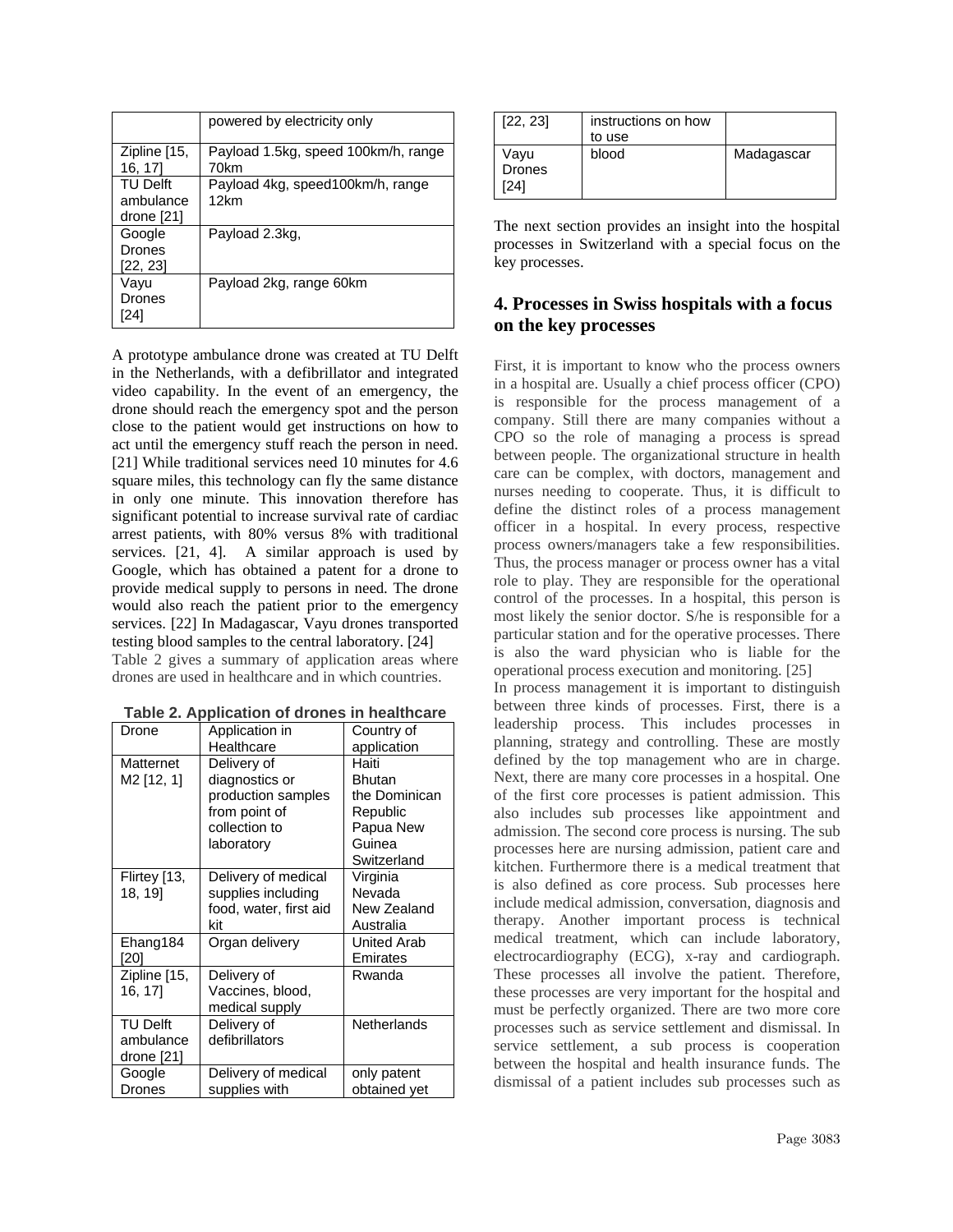settlement of additional services and registration. These core processes do not work on their own. Every process should have sub processes and every sub process is to some extent different from the other. The last type of processes are supporting processes. These processes have a low value for the added value and are not usually competition-critical processes. One of their main jobs is to cooperate with the core processes so that they can be done better. In hospitals, there are supporting processes such as procurement, accounting, HR management, IT and facility management. They also contain their respective sub processes. In procurement, this would be buying and distributing material and other services. The IT is another important supporting process that has a lot of influence on the standardization of most processes in hospitals. [25]

The different types of processes show that it is a complex job to manage, control and monitor all processes of a hospital. In addition, the roles in hospitals are not always clear so it makes it more difficult to manage processes. However, one cannot deny that optimizing processes can and will improve the benefit of any company. [25]

## **5. Approach description**

This section describes the approach we took in the current study. It provides a complete overview of our research questions, methods and selection of interview partners.

### **5.1 Study research questions**

Our structured and extensive literature research as summarized above revealed that implementation possibilities of drones in Swiss hospitals has not yet been thoroughly examined. The aim of this study is to close this gap by focusing on the following research question:

 Which drone implementation possibilities apply for Swiss hospitals?

This main question is to be answered in two papers one of which is the current one while the second one will follow. The sub-questions for the current paper are as follows:

- What is the current state of the art with regards to drones?
- To what extent is drone technology already in use today?
- Which challenges are to be considered during the implementation?
- Which regulatory constraints are to be considered?
- What are the requirements for implementation?
- Which are the challenges in terms of the topic hospitals?
- Which processes in hospitals have potential for drone implementation?

### **5.2 Methodology**

To ensure triangulation in the qualitative analysis, a method mix of literature research and explorative expert interviews was implemented. First, a two-step literature research was conducted. The first step was to obtain an overview of the state of the art on drone technology and the second to understand the main hospital processes. A respective predefined literature strategy was implemented for each step to ensure a structured, systematic and efficient review with a transparent method. After having obtained a comprehensive understanding of the state of the art on drone technology and hospital processes, explorative expert interviews were conducted with experts in four selected Swiss hospitals. The aim of the interviews was on the one hand to complement the knowledge obtained through the literature strategy on the other hand to find out possible implementation scenarios for drones in Swiss hospitals. The interviews were conducted personally instead of through written questionnaires, in order to allow open questions and to cover all of the questions precisely [29,30]. Given the nature of the questions to be answered, we believe that this method is the most suitable.

## **5.3 Selection of interview partner and questions**

After the selection of the research method, one of the most important steps was to select the most suitable hospitals and the right expert within the hospitals. We started with the big picture by drawing a map of the Swiss hospital system. This shows the two main types of hospitals: special clinics and general hospitals. See Figure 1: Typology of hospitals in Switzerland. [26]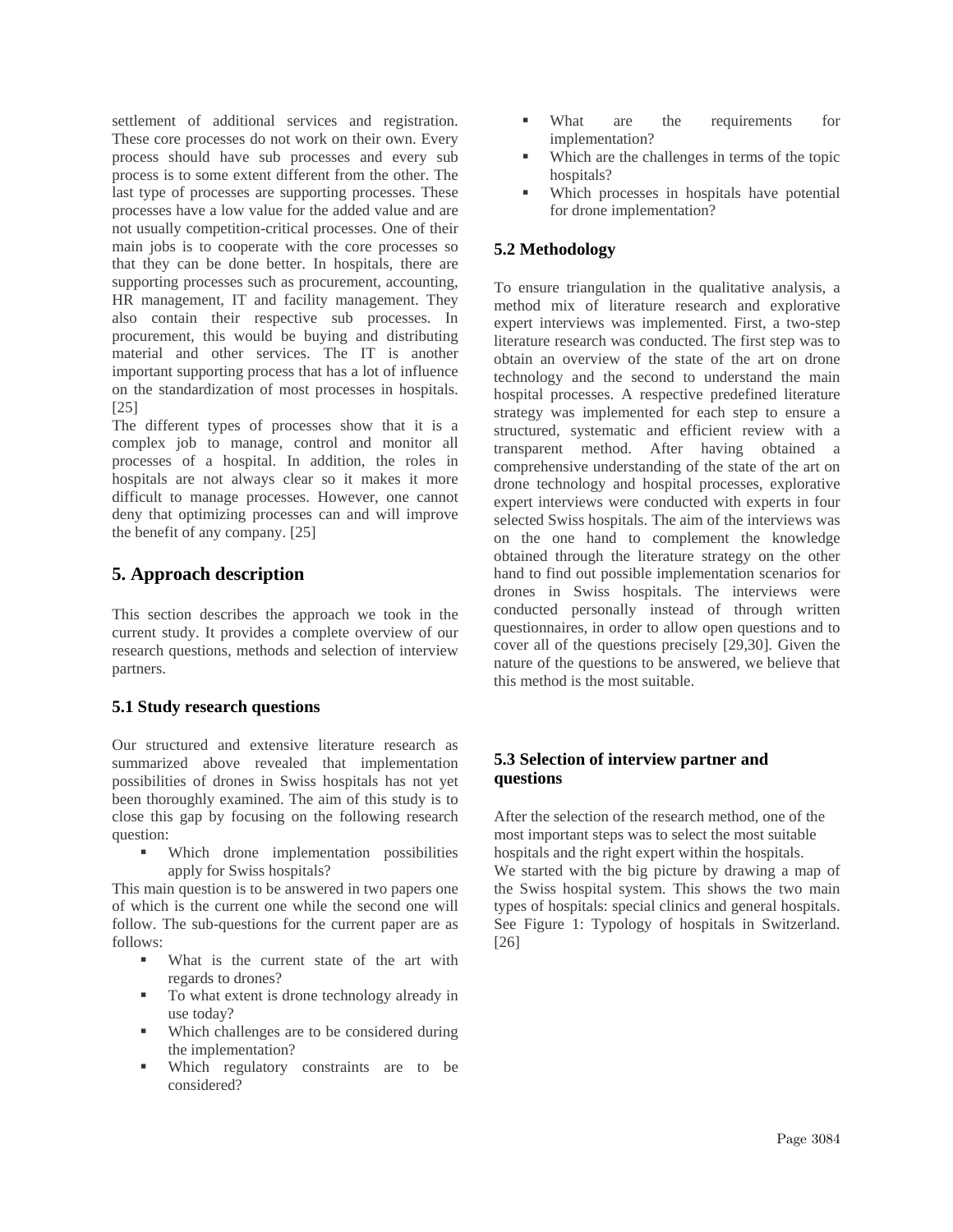

**Figure 1. Typology of hospitals in Switzerland**

Within general hospitals there are 5 different supply levels (K111, K112, K121, K122, K123). Special clinics were eliminated as our aim was to reach an outcome applicable to all Swiss hospitals. As special clinics are specialized in only certain areas such as psychiatry, pediatrics, etc. a study outcome focused on those would not necessarily result in an outcome that could be generalized.

We first decided to interview at least one hospital of each level of the general hospitals. However, our research revealed that regional hospitals and special hospitals did not have their own IT and therefore are not be able to autonomously implement drone technology. We therefore decided to focus on university (K111) and canton hospitals (K112), which have their own IT and are in principle able to implement such a drone technology project. After making this decision we contacted all university hospitals and the biggest canton hospitals and conducted interviews with the ones open to a drone project. This resulted in following interview partners:

- Canton hospital Aarau
- Canton hospital Luzern
- University hospital Zurich
- Canton hospital Graubünden

Another crucial point is to select the right interview questions. We defined the questions based on the outcome of the literature research with a focus on the defined research questions. The outcomes of the interviews are analyzed and summarized in the following chapters.

### **6. Interviews: Main findings**

As we already described, we did four interviews with hospitals in Switzerland. Our focus was to find out how and where we could implement the usage of drones. This helped us discover many areas in which drones could be used.

#### **6.1 Introduction to the interviews**

In the introduction of the interview, we asked questions about the interviewee's department and if the IT is mainly in-house or outsourced.

The four responsible people from the different hospitals were mostly head of IT or head of an area that collaborates strongly with IT. University hospital Zurich and Canton hospital Luzern do everything inhouse, which can be an advantage if you have enough resources. The Canton hospital Aarau uses a different approach, outsourcing its whole IT-operation. This also has its pros and cons. The IT in Swiss hospitals is also divided into different fields. These include medical application and services. Then there are fields such as logistics and administration. Furthermore, there are areas like first-level-support, systems engineering and IT-controlling. Some of the interview partners also talked about drones before we started asking questions about them, which was very interesting as it indicated that drones are not new and are already being talked about by different experts.

After a brief introduction, the interview moved forward to the main part: The usage of drones.

#### **6.2 Drone technology and the use of drones in hospitals**

The focus in the main part of the interview is the use of drones. First, the interviewees talked about their own experiences with drones. One of them already uses drones at home for private use, mainly for taking pictures and just flying around.

The use of drones in hospitals was also discussed. It turned out to be a focus area for all the interview partners. For instance, the university hospital in Zurich has a pharmacy in Schlieren which delivers medications, which can take more than half an hour by car or with public transport to arrive. In this situation, drones could be used as delivery tools. There is an enormous potential to save time and coordinate the deliveries of important medicines better. There is also the potential of use on the campus of hospitals. This means that from point A to point B you have a route and can transport different utilities, medication and other objects. Though it depends on the type of drone, it is a possible process, which could be optimized. One of the interview partners thought about the use of drones in emergencies and in rescues. In addition, he focused on the capacity of drones to make deliveries, even though the Canton hospital Luzern has a pneumatic tube system. Nevertheless, they would think about implementing drones to optimize their logistics chain. Additionally, the use in emergencies was also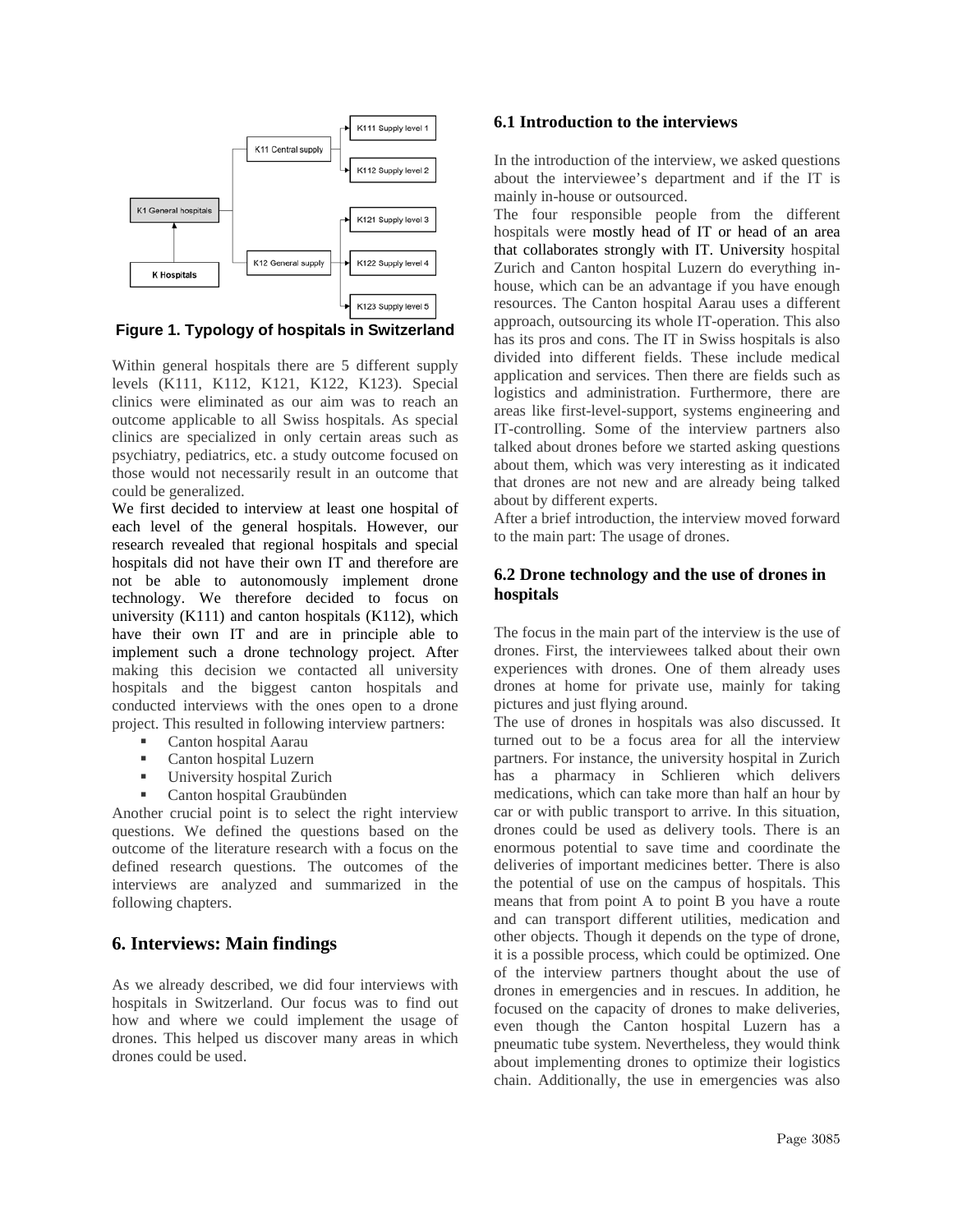being talked about. Drones could have a live camera implemented and then be sent out in emergencies. A doctor could then actively react to the situation and help by communicating and suggesting what to do. Another interview partner had written a concept in which he described how a drone could be used in a hospital. The focus was on drone deliveries between different hospitals which are approximately 30 kilometers apart. In his concept, he described different challenges such as approvals and budgets. One partner talked about the use of drones in transport of light goods weighting approximately 15 kilograms.

It turns out that the use of drones in hospital could be mainly focused on delivery and transport. Thus, it improves the logistics chain and optimizes processes.

#### **6.3 Management of projects and challenges of drone usage in Swiss hospitals**

In Swiss hospitals, there are differences regarding project management, especially in terms of drones and other modern technologies. One interview partner is the logistics manager and is responsible for such projects. In cooperation with the executive board, he initiates projects including innovative technologies such as drones. In another hospital, a project board decides if the idea is good enough. Then they present it to the CIO or CEO. There are also hospitals that are not the first mover and do not initiate such projects. They wait for others to take the first step and then adapt fast. In the university hospital in Zurich it is not easy to implement drone projects. 44 clinics deliver their ideas to the business-service responsible in each medical sector. The business-service responsible then collects all ideas together. Then a committee reviews all ideas, prioritizes them, and defines when they will be implemented.

There are also differences between the amount of time the hospitals considered it would take for a project to be implemented. Some hospitals said that it could take about 6 months to start with a pilot project. Depending on numerous factors like budget, organization and regulations, it could also take up to three years until a project including drones is implemented. A few hospitals have special regulations regarding project like this. If the sum of the project exceeds 250,000 Swiss Francs they must seek national or cantonal approval. With these kind of approvals it can take up to three to five years until the hospital can implement them. Even projects that do not exceed the sum listed above require about two years to be launched. Various factors influence how and when a project can be implemented.

So, what do we need for the acceptance of such a project? A main aspect several hospitals agreed on was economic viability. This means that the project must create value and operating efficiency. It also needs to deliver a benefit that the hospital can take advantage of and use to create better processes. Furthermore, some interview partners also indicated that their customers must accept the recent technology. The main customers in a hospital are humans who are sick or injured. Another point that was discussed is that there needs to be some sort of a use case or business case so that the value and the economic viability can be estimated. It is also always a battle between technology and regulation. One interview partner said that it is sometimes difficult to implement innovative technologies due to regulation. Towards the end of the interviews, all partners indicated that a pilot project is necessary before such a technology would be fully accepted. All interviewees stated they would like to use drones in their hospitals. This paragraph shows that it is important to understand the technology itself and later analyze every aspect that is necessary for the use of drones. Then it will be possible to initiate a project.

# **7. Suggestions for use of drones in Swiss hospitals**

The interviews show that there are a few aspects and one big area that drones can be used for. We suggest that the hospitals focus the use of drones in logistics, or more specifically in delivery. There is also an ongoing project with the post and the hospital association of Ticino. This case could be used as an example case and be further analyzed. Some Swiss hospitals must wait for the others to take the first step and others need to be one of the first to analyze and adapt such a new technology. In Ticino it is used for the delivery of specimens between two hospitals. This is an important milestone for other hospitals. [27] As it stands now, it will be a few years until drones can be used in many different areas of our lives. Solely focusing on drones in healthcare would be wrong. To get a broad understanding of drones and their technology it is important for hospitals to analyze other areas such as the military and companies like UPS or Amazon which are already using this technology. For example, Amazon started drone delivery trials in the UK in December 2016. The first delivery took 13 minutes after being told to take off to reach their owner. These tests are still ongoing and Amazon has authorization from the Civil Aviation Authority. This technology will speed up delivery time and could be used as a business case for hospitals in Switzerland that want to start drone deliveries between two or more hospitals. [28] There are many more cases that could help Swiss hospitals to learn and adapt. The following table shows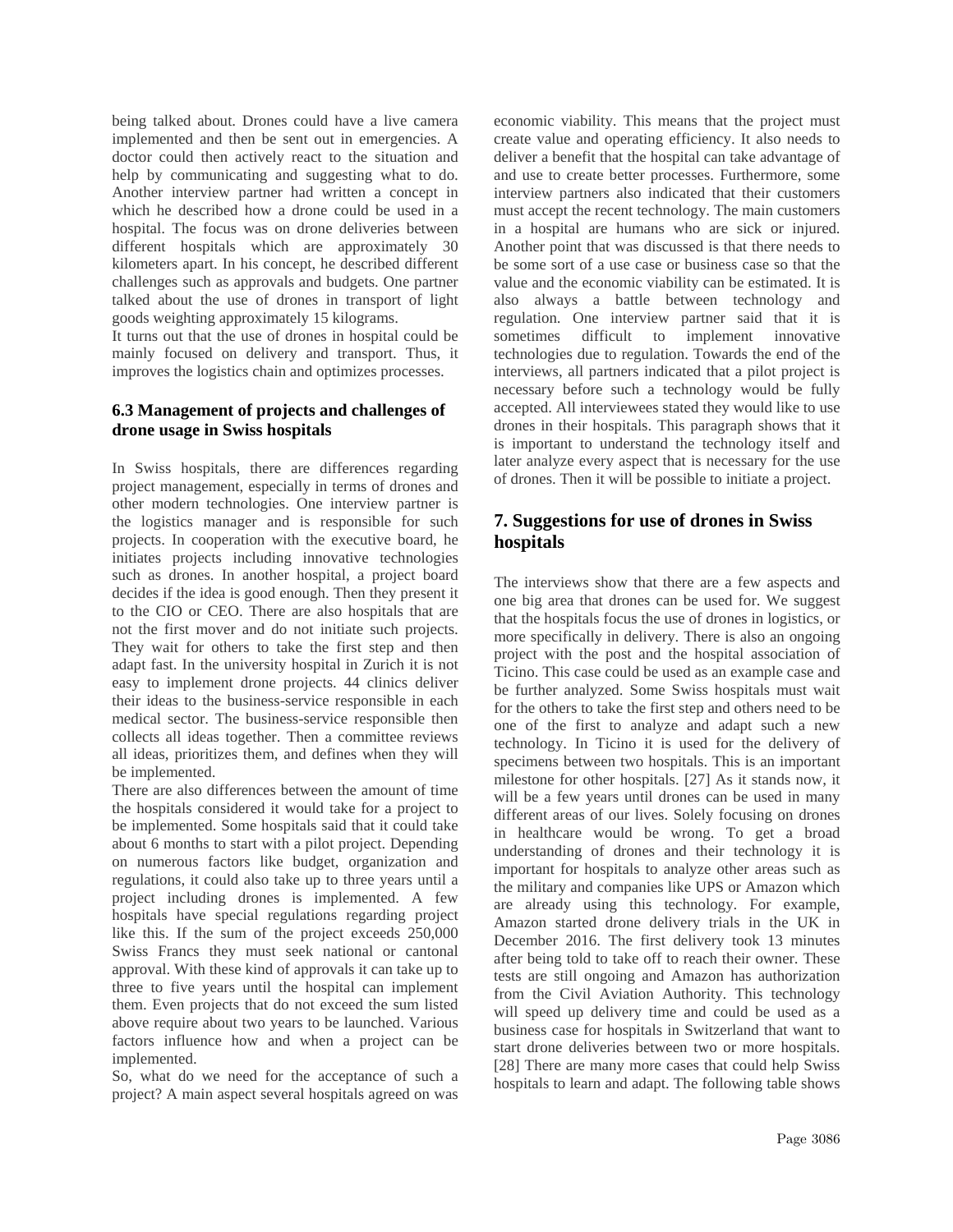areas that drones could be used. There is also a case study in which drones are used in humanitarian action. This case offers useful insights for the area of emergencies in which drones will aid as the first help in a difficult situation. The following tables show areas to focus on for Swiss hospitals with regards to drones.

| Area            | Purpose                                                                                                                                                                                                                                                           |  |
|-----------------|-------------------------------------------------------------------------------------------------------------------------------------------------------------------------------------------------------------------------------------------------------------------|--|
| Logistics       | Delivery of drugs and other<br>utilities from hospital to hospital.<br>Also for deliveries from<br>pharmacies to hospitals. Very<br>important for medications which<br>are used for cancer and other<br>complex diseases with a low<br>pharmacological half-life. |  |
| Emergenc<br>ies | First aid with a camera. Drones<br>can also help with catastrophes<br>as avalanches and<br>such<br>earthquakes.                                                                                                                                                   |  |

**Table 3. Areas of hospitals to use a drone**

It is understood that drones could also be used for the deliveries of utilities like tools for physicians but we would recommend keeping the focus on a few areas so that projects can be initiated.

#### **8. Concluding remarks and future research**

This research shows a "new" technology that can be used in different ways and in different areas of our lives. Not only is it important to understand a variety of processes which are connected to each other but also to have an overall view. Through our research we conducted several methods and had several milestones to achieve. The literature research in which drones and hospitals' processes were analyzed was one of the milestones that took a considerable time of our research. We collected literature, magazines and other research. We also analyzed the websites of a number of companies that produce drones. This helped to pave the way for the interviews. It was significant to understand the technology itself and the processes of Swiss hospitals. Only then could we prepare meaningful questions for our interview partners at the four hospitals. An issue we had was that it was difficult to find interview partners. We contacted several team leaders from different Swiss hospitals by phone and by mail. After that we realized that hospitals are categorized based on many factors. Thus, we created a list of hospitals, we contacted them and at the end, we could only do an interview with four people.

However, it helped us to understand the processes of a hospital. In addition, we identified several areas for drones to be used in a hospital. The areas are mainly in the range of logistics, mainly in the delivery of tools, medicines, and specimens. This was not surprising for us because in our literature research we realized the potential of drone usage in deliveries for hospitals. The confirmation of this through interviews was satisfying and made everything clearer.

Drones can support the logistics of hospitals in a way that has never been seen before. Our results show that many hospitals are willing to think about it and some of them have already started with early research.

For future research, it is important to start with the results of this paper. An area for future research could be the implementation of drones in hospital logistics using a concrete example. We will create a road map in which the drone implantation is explained based on a hospital. This will be conducted in the next paper and will help Swiss hospitals to analyze and understand the value of drone usage.

Another area for future research could be a professional use of drones in-house. This means that drones are implemented in the infrastructure of the buildings and can conduct automated deliveries in house. There are still many issues to consider. An implementation needs the support of board members, project managers and those responsible for infrastructure. After assessing the economic value there will be room for creating a use case and starting a pilot project. Finally, drones can be used for the delivery of drugs between hospitals, laboratories, and pharmacies. Hospitals however need to be aware that the whole process from the beginning to end will be ambitious.

### **9. References**

[1] Jacobsen, M. (2016, November 03). The Promise of Drones Retrieved June 15, 2017 from <http://hir.harvard.edu/the-promise-of-drones/>

[2] Foreign Correspondent By Mark Corcoran. (2013, February 28). Drone wars: The definition dogfight. Retrieved June 15, 2017, from [http://www.abc.net.au/news/2013-03-](http://www.abc.net.au/news/2013-03-01/drone-wars-the-definition-dogfight/4546598) [01/drone-wars-the-definition-dogfight/4546598](http://www.abc.net.au/news/2013-03-01/drone-wars-the-definition-dogfight/4546598)

[3] Preznuk, D. (2016). The drone age: a primer for individuals and the enterprise. Haymarket, VA: Milton Chadwick & Waters Publishing Company.

[4] J. E. Scott, C. H. Scott, "Drone Delivery Models in Healthcare", Proceedings of the 50<sup>th</sup> Hawaii International Conference on System Sciences, 2017, pp. 3297-3304.

[5] 6 industries drones will disrupt in 2017. (2017, April 03). Retrieved June 15, 2017, from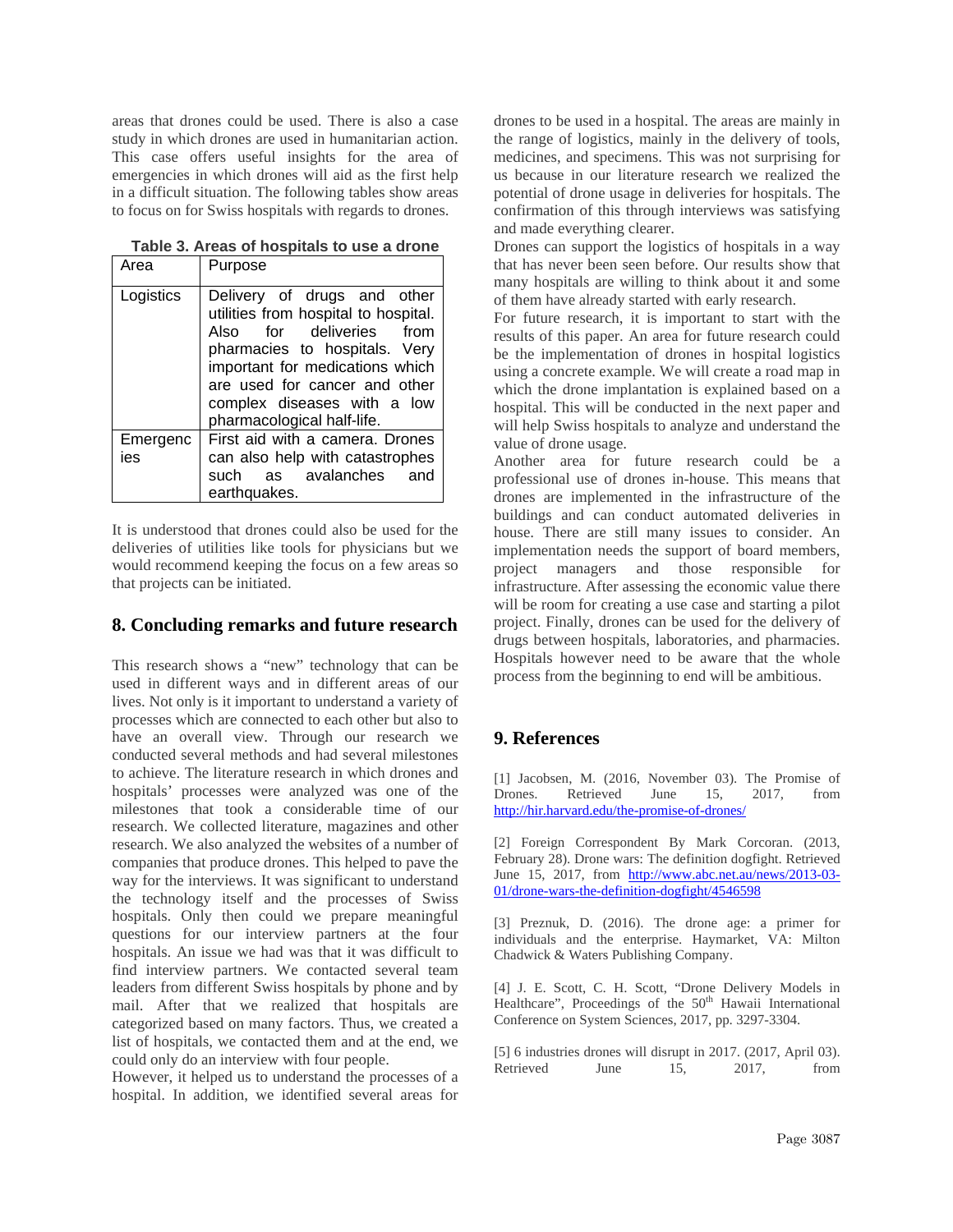[https://venturebeat.com/2017/04/02/5-industries-drones-will](https://venturebeat.com/2017/04/02/5-industries-drones-will-disrupt-in-2017/)[disrupt-in-2017/](https://venturebeat.com/2017/04/02/5-industries-drones-will-disrupt-in-2017/)

[6] Up in the Air: A Global Estimate of Non-Violent Drone Use ... (n.d.). Retrieved June 15, 2017, from [http://www.bing.com/cr?IG=EF4F079ABD3C4E789A23581](http://www.bing.com/cr?IG=EF4F079ABD3C4E789A23581E7421B6C6&CID=23AE8047A46660D92D648AE5A56061BE&rd=1&h=cfzUUAjA-aJ4Mrl980y_zueB6aNL5-Oxpd6fPAaluFg&v=1&r=http%3a%2f%2fdigital.sandiego.edu%2fcgi%2fviewcontent.cgi%3farticle%3d1000%26context%3dgdl2016report&p=DevEx,5064.1) [E7421B6C6&CID=23AE8047A46660D92D648AE5A56061](http://www.bing.com/cr?IG=EF4F079ABD3C4E789A23581E7421B6C6&CID=23AE8047A46660D92D648AE5A56061BE&rd=1&h=cfzUUAjA-aJ4Mrl980y_zueB6aNL5-Oxpd6fPAaluFg&v=1&r=http%3a%2f%2fdigital.sandiego.edu%2fcgi%2fviewcontent.cgi%3farticle%3d1000%26context%3dgdl2016report&p=DevEx,5064.1) [BE&rd=1&h=cfzUUAjA-aJ4Mrl980y\\_zueB6aNL5-](http://www.bing.com/cr?IG=EF4F079ABD3C4E789A23581E7421B6C6&CID=23AE8047A46660D92D648AE5A56061BE&rd=1&h=cfzUUAjA-aJ4Mrl980y_zueB6aNL5-Oxpd6fPAaluFg&v=1&r=http%3a%2f%2fdigital.sandiego.edu%2fcgi%2fviewcontent.cgi%3farticle%3d1000%26context%3dgdl2016report&p=DevEx,5064.1) [Oxpd6fPAaluFg&v=1&r=http%3a%2f%2fdigital.sandiego.e](http://www.bing.com/cr?IG=EF4F079ABD3C4E789A23581E7421B6C6&CID=23AE8047A46660D92D648AE5A56061BE&rd=1&h=cfzUUAjA-aJ4Mrl980y_zueB6aNL5-Oxpd6fPAaluFg&v=1&r=http%3a%2f%2fdigital.sandiego.edu%2fcgi%2fviewcontent.cgi%3farticle%3d1000%26context%3dgdl2016report&p=DevEx,5064.1) [du%2fcgi%2fviewcontent.cgi%3farticle%3d1000%26context](http://www.bing.com/cr?IG=EF4F079ABD3C4E789A23581E7421B6C6&CID=23AE8047A46660D92D648AE5A56061BE&rd=1&h=cfzUUAjA-aJ4Mrl980y_zueB6aNL5-Oxpd6fPAaluFg&v=1&r=http%3a%2f%2fdigital.sandiego.edu%2fcgi%2fviewcontent.cgi%3farticle%3d1000%26context%3dgdl2016report&p=DevEx,5064.1) [%3dgdl2016report&p=DevEx,5064.1](http://www.bing.com/cr?IG=EF4F079ABD3C4E789A23581E7421B6C6&CID=23AE8047A46660D92D648AE5A56061BE&rd=1&h=cfzUUAjA-aJ4Mrl980y_zueB6aNL5-Oxpd6fPAaluFg&v=1&r=http%3a%2f%2fdigital.sandiego.edu%2fcgi%2fviewcontent.cgi%3farticle%3d1000%26context%3dgdl2016report&p=DevEx,5064.1)

[7] A cost-benefit analysis of Amazon Prime Air - UTC Scholar. (n.d.). Retrieved June 15, 2017, from [http://www.bing.com/cr?IG=49C1E482ADF54D2EB0F94C0](http://www.bing.com/cr?IG=49C1E482ADF54D2EB0F94C0A64D94D2D&CID=0E8B2285D1AB6F46325C2827D0AD6E7E&rd=1&h=TRFIDEo31NLP9X7i_tTpgrtMNBQSwm_TLWLtDyWPNYc&v=1&r=http%3a%2f%2fscholar.utc.edu%2fcgi%2fviewcontent.cgi%3farticle%3d1051%26context%3dhonors-theses&p=DevEx,5062.1) [A64D94D2D&CID=0E8B2285D1AB6F46325C2827D0AD](http://www.bing.com/cr?IG=49C1E482ADF54D2EB0F94C0A64D94D2D&CID=0E8B2285D1AB6F46325C2827D0AD6E7E&rd=1&h=TRFIDEo31NLP9X7i_tTpgrtMNBQSwm_TLWLtDyWPNYc&v=1&r=http%3a%2f%2fscholar.utc.edu%2fcgi%2fviewcontent.cgi%3farticle%3d1051%26context%3dhonors-theses&p=DevEx,5062.1) [6E7E&rd=1&h=TRFIDEo31NLP9X7i\\_tTpgrtMNBQSwm\\_](http://www.bing.com/cr?IG=49C1E482ADF54D2EB0F94C0A64D94D2D&CID=0E8B2285D1AB6F46325C2827D0AD6E7E&rd=1&h=TRFIDEo31NLP9X7i_tTpgrtMNBQSwm_TLWLtDyWPNYc&v=1&r=http%3a%2f%2fscholar.utc.edu%2fcgi%2fviewcontent.cgi%3farticle%3d1051%26context%3dhonors-theses&p=DevEx,5062.1) [TLWLtDyWPNYc&v=1&r=http%3a%2f%2fscholar.utc.edu](http://www.bing.com/cr?IG=49C1E482ADF54D2EB0F94C0A64D94D2D&CID=0E8B2285D1AB6F46325C2827D0AD6E7E&rd=1&h=TRFIDEo31NLP9X7i_tTpgrtMNBQSwm_TLWLtDyWPNYc&v=1&r=http%3a%2f%2fscholar.utc.edu%2fcgi%2fviewcontent.cgi%3farticle%3d1051%26context%3dhonors-theses&p=DevEx,5062.1) [%2fcgi%2fviewcontent.cgi%3farticle%3d1051%26context%](http://www.bing.com/cr?IG=49C1E482ADF54D2EB0F94C0A64D94D2D&CID=0E8B2285D1AB6F46325C2827D0AD6E7E&rd=1&h=TRFIDEo31NLP9X7i_tTpgrtMNBQSwm_TLWLtDyWPNYc&v=1&r=http%3a%2f%2fscholar.utc.edu%2fcgi%2fviewcontent.cgi%3farticle%3d1051%26context%3dhonors-theses&p=DevEx,5062.1) [3dhonors-theses&p=DevEx,5062.1](http://www.bing.com/cr?IG=49C1E482ADF54D2EB0F94C0A64D94D2D&CID=0E8B2285D1AB6F46325C2827D0AD6E7E&rd=1&h=TRFIDEo31NLP9X7i_tTpgrtMNBQSwm_TLWLtDyWPNYc&v=1&r=http%3a%2f%2fscholar.utc.edu%2fcgi%2fviewcontent.cgi%3farticle%3d1051%26context%3dhonors-theses&p=DevEx,5062.1)

[8] French, S. (2015, December 15). Drone delivery is already here - and it works. Retrieved June 15, 2017, from [http://www.marketwatch.com/story/drone-delivery-is](http://www.marketwatch.com/story/drone-delivery-is-already-here-and-it-works-2015-11-30)[already-here-and-it-works-2015-11-30](http://www.marketwatch.com/story/drone-delivery-is-already-here-and-it-works-2015-11-30)

[9] Drone Laws in Switzerland. (n.d.). Retrieved June 15, 2017, fro[m http://uavcoach.com/drone-laws-in-switzerland/](http://uavcoach.com/drone-laws-in-switzerland/)

[10] Swiss Post Flies Lab Samples for Hospitals by Drone. (2017, April 04). Retrieved June 15, 2017, from [http://www.uasvision.com/2017/04/05/swiss-post-flies-lab](http://www.uasvision.com/2017/04/05/swiss-post-flies-lab-samples-for-hospitals-by-drone/)[samples-for-hospitals-by-drone/](http://www.uasvision.com/2017/04/05/swiss-post-flies-lab-samples-for-hospitals-by-drone/)

[11] Post, D. S. (n.d.). Swiss Post drone to fly laboratory samples for Ticino hospitals. Retrieved June 15, 2017, from [https://www.post.ch/en/about-us/company/media/press](https://www.post.ch/en/about-us/company/media/press-releases/2017/swiss-post-drone-to-fly-laboratory-samples-for-ticino-hospitals)[releases/2017/swiss-post-drone-to-fly-laboratory-samples](https://www.post.ch/en/about-us/company/media/press-releases/2017/swiss-post-drone-to-fly-laboratory-samples-for-ticino-hospitals)[for-ticino-hospitals](https://www.post.ch/en/about-us/company/media/press-releases/2017/swiss-post-drone-to-fly-laboratory-samples-for-ticino-hospitals) [12] Matternet M2. (n.d.). Retrieved June 15, 2017, from

<http://mttr.net/product>

[13] F. (n.d.). About. Retrieved June 15, 2017, from http://flirtey.com/about/

[14] EHANG|Official Site-EHang Announces Development Agreement with Lung Biotechnology to Enable Drone Delivery of Manufactured Organs for Transplant. (n.d.). Retrieved June 15, 2017, from <http://www.ehang.com/news/135.html>

[15] Khazan, O. (2016, April 04). A Drone to Save the World. Retrieved June 15, 2017, from https://www.theatlantic.com/technology/archive/2016/04/adrone-to-save-the-world/476592/

[16] Tilley, A. (2016, May 09). UPS Experiments With Drone Delivery In Partnership With Zipline. Retrieved June 15, 2017, 15, 2017, from [https://www.forbes.com/sites/aarontilley/2016/05/09/ups-](https://www.forbes.com/sites/aarontilley/2016/05/09/ups-experiments-with-drone-delivery-in-partnership-with-zipline/%23517c772f45a4)

#### [experiments-with-drone-delivery-in-partnership-with](https://www.forbes.com/sites/aarontilley/2016/05/09/ups-experiments-with-drone-delivery-in-partnership-with-zipline/%23517c772f45a4)[zipline/#517c772f45a4](https://www.forbes.com/sites/aarontilley/2016/05/09/ups-experiments-with-drone-delivery-in-partnership-with-zipline/%23517c772f45a4)

[17] Markoff, J. (2016, April 04). Drones Marshaled to Drop Lifesaving Supplies Over Rwandan Terrain. Retrieved June 15, 2017, from https://www.nytimes.com/2016/04/05/technology/dronesmarshaled-to-drop-lifesaving-supplies-over-rwandanterrain.html? $r=0$ 

[18] Vanian, J. (2016, March 25). This Drone Just Made The First Legal Delivery In An Urban Area. Retrieved June 15, 2017, from [http://fortune.com/2016/03/25/flirtey-drone-legal](http://fortune.com/2016/03/25/flirtey-drone-legal-delivery-urban/)[delivery-urban/](http://fortune.com/2016/03/25/flirtey-drone-legal-delivery-urban/)

[19] Unmanned Cargo - Cargo Delivery Drones Flying Soon Near You. (2015, June 27). Retrieved June 15, 2017, from <http://unmannedcargo.org/cargo-delivery-drones/>

[20] EHANG|Official Site-EHANG 184 autonomous aerial vehicle. (n.d.). Retrieved June 15, 2017, from <http://www.ehang.com/ehang184/>

[21] Andrew, E. (2016, August 15). 'Ambulance Drone' Could Drastically Increase Heart Attack Survival. Retrieved June 15, 2017, from [http://www.iflscience.com/health-and](http://www.iflscience.com/health-and-medicine/ambulance-drone-could-drastically-increase-heart-attack-survival/)[medicine/ambulance-drone-could-drastically-increase-heart](http://www.iflscience.com/health-and-medicine/ambulance-drone-could-drastically-increase-heart-attack-survival/)[attack-survival/](http://www.iflscience.com/health-and-medicine/ambulance-drone-could-drastically-increase-heart-attack-survival/)

[22] Muoio, D. (2016, April 05). Google is thinking about using drones to delivery emergency medical help. Retrieved June 15, 2017, from [http://www.businessinsider.com/google](http://www.businessinsider.com/google-awarded-patent-for-emergency-medical-drones-2016-4)[awarded-patent-for-emergency-medical-drones-2016-4](http://www.businessinsider.com/google-awarded-patent-for-emergency-medical-drones-2016-4)

[23] Clark, B. (2015, November 02). Google's drone delivery service is coming in 2017. Retrieved June 15, 2017, from https://thenextweb.com/google/2015/11/02/googles-dronedelivery-service-is-coming-in-2017/#.tnw\_lINDvsOx

[24] Dragolea, N. (2016, September 02). 9 Drones That Will Revolutionise Healthcare. Retrieved June 15, 2017, from [http://www.doctorpreneurs.com/9-drones-that-will](http://www.doctorpreneurs.com/9-drones-that-will-revolutionise-healthcare/)[revolutionise-healthcare/](http://www.doctorpreneurs.com/9-drones-that-will-revolutionise-healthcare/)

[25] A. Gadatsch (2013): IT-gestütztes Prozessmanagement im Gesundheitswesen. Methoden und Werkzeuge für Studierende und Praktiker.

*[26] Statistik, B. F. (n.d.). Retrieved June 14, 2017, from https://www.bfs.admin.ch/bfs/de/home/statistiken/gesund heit/erhebungen/ks.assetdetail.169879.html*

*[27] Post, D. S. (n.d.). Post plant Drohneneinsatz für den Tessiner Spitalverbund in Lugano. Retrieved June 14, 2017, from [https://www.post.ch/de/ueber](https://www.post.ch/de/ueber-uns/unternehmen/medien/medienmitteilungen/2017/post-plant-drohneneinsatz)[uns/unternehmen/medien/medienmitteilungen/2017/post](https://www.post.ch/de/ueber-uns/unternehmen/medien/medienmitteilungen/2017/post-plant-drohneneinsatz)[plant-drohneneinsatz](https://www.post.ch/de/ueber-uns/unternehmen/medien/medienmitteilungen/2017/post-plant-drohneneinsatz)*

*[28] Mercer, M. M. (2017, February 22). 22 Impressive Ways Drones are Being Used Right Now. Retrieved June 1, 2017,*